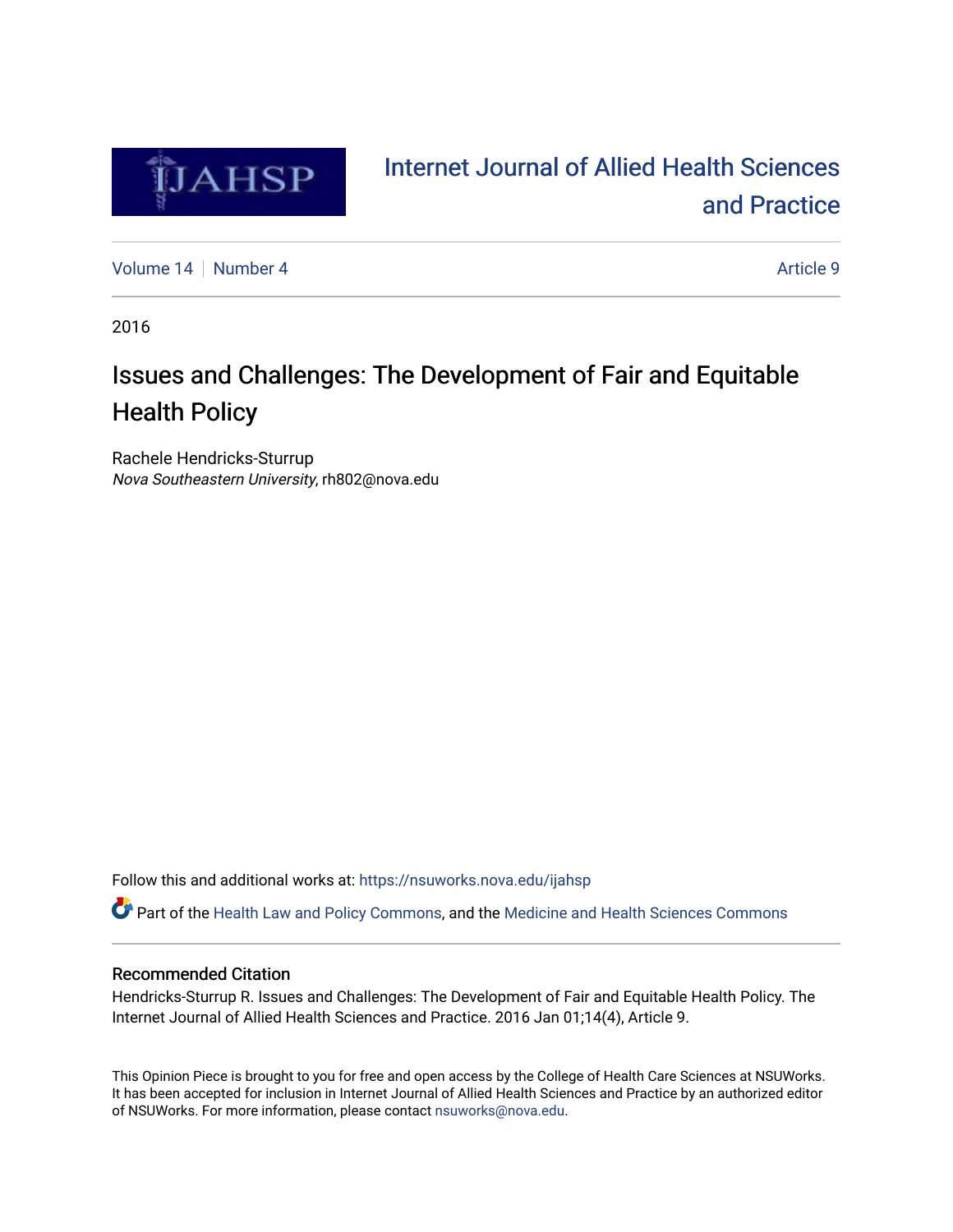## Issues and Challenges: The Development of Fair and Equitable Health Policy

## **Abstract**

Public health policy/law is a discipline that seeks to identify opportunities and implement mechanisms to achieve justice in the public health sector. Several public health policies and programs have been implemented by virtue of the Affordable Care Act (ACA), and these policies and programs seek to decrease America's "paradox of excess and deprivation" and address socioeconomic barriers that exist in the U.S. healthcare system. Private healthcare market interests have accused the ACA of intruding heavily into the professional autonomy of the medical profession, eroding healthcare market competition, and driving up national healthcare spending. Counter-arguments defending the ACA state that the law exposes the limitations to such professional autonomy of the medical profession, primarily because the U.S. healthcare system is currently ridden with excess, waste, and social injustice. This review article outlines the types of policies and laws governing healthcare, unique healthcare issues faced by particularly vulnerable populations, and future challenges and opportunities under the ACA. Lastly, the article provides recommendations to address future challenges and opportunities under the ACA, so as to balance the scales between private market interests and public health equity.

## Author Bio(s)

Rachele Hendricks-Sturrup is a biomedical scientist and health policy analyst, and holds a Bachelor of Science in Biology, a Master of Science in Pharmacology and Toxicology, and a Master of Art in Legal Studies. She is currently pursuing a Doctor of Health Science at Nova Southeastern University. Her doctoral study focus involves exploring and describing how various forms of biotechnology can be used within the scope of personalized medicine and value-based care.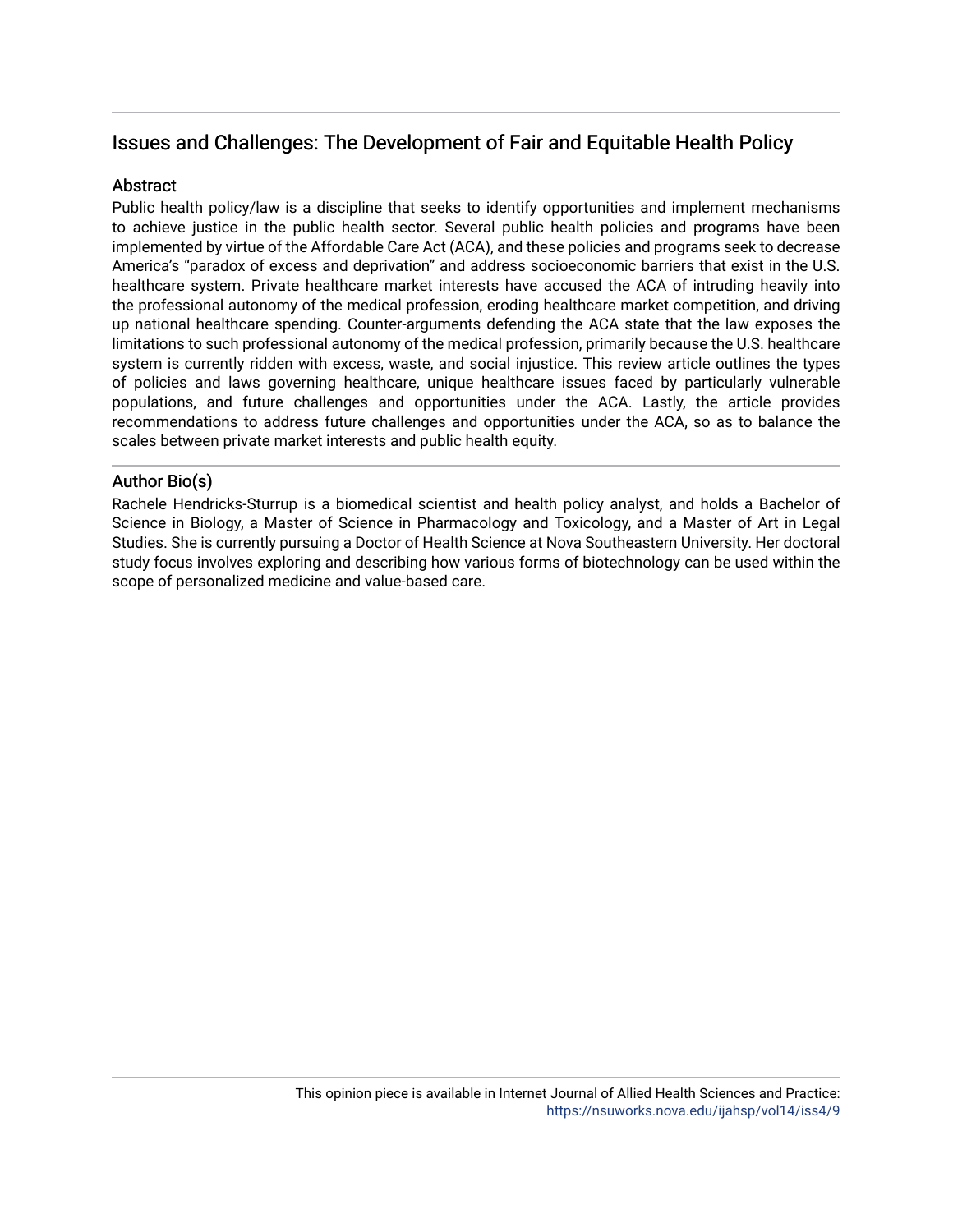

The Internet Journal of Allied Health Sciences and Practice *Dedicated to allied health professional practice and education* **Vol. 14 No. 4 ISSN 1540-580X**

# Issues and Challenges: The Development of Fair and Equitable Health Policy

Rachele Hendricks-Sturrup

Nova Southeastern University

United States

#### **ABSTRACT**

Public health policy/law is a discipline that seeks to identify opportunities and implement mechanisms to achieve justice in the public health sector. Several public health policies and programs have been implemented by virtue of the Affordable Care Act (ACA), and these policies and programs seek to decrease America's "paradox of excess and deprivation" and address socioeconomic barriers that exist in the U.S. healthcare system. Private healthcare market interests have accused the ACA of intruding heavily into the professional autonomy of the medical profession, eroding healthcare market competition, and driving up national healthcare spending. Counter-arguments defending the ACA state that the law exposes the limitations to such professional autonomy of the medical profession, primarily because the U.S. healthcare system is currently ridden with excess, waste, and social injustice. This review article outlines the types of policies and laws governing healthcare, unique healthcare issues faced by particularly vulnerable populations, and future challenges and opportunities under the ACA. Lastly, the article provides recommendations to address future challenges and opportunities under the ACA, so as to balance the scales between private market interests and public health equity.

#### **Introduction**

Public health policy/law concentrates on understanding and formulating ways to achieve a delicate balance between the business autonomy of the private healthcare market and government regulation of the private healthcare market.<sup>1</sup> A major and current example of a public health policy/law is the Patient Protection and Affordable Care Act (commonly referred to as the "ACA"). The ACA (42 U.S.C. § 18001) was signed into law by President Barack Obama and upheld by the Supreme Court in 20122.<sup>2</sup>

Private market interests have since challenged the ACA, citing that the law intrudes heavily into the professional autonomy of the medical profession, erodes healthcare market competition, and drives up healthcare spending in the form of pent-up demand.<sup>1</sup> Counter-arguments defending the ACA state that the law exposes the limitations to such autonomy over the medical profession, as the U.S. healthcare system is ridden with excess, waste, and social injustice. Additional examples of these limitations are as follows: 1) the majority of our healthcare system is currently paid based on its volume versus its provided value; 2) the U.S. experiences poorer health outcomes than other developed nations despite the fact that the U.S. spends the more on its healthcare than any other developed nation; and 3) there is a lack of full stakeholder engagement to provide better coordinated and informed care to patient populations.

Public health policy seeks to balance the scales between government and private market interests. The ACA is a timely example of added weight to the scale of public health governance to counter-balance the weight of the private healthcare market. Competing interests between these two forces date back to the beginning of the twentieth century, with the ACA's weight resembling that of the Social Security Amendments of 1965, our government's second most recent quantum leap toward equitable healthcare for those of low socioeconomic status. The discussion below outlines the types of policies and laws governing healthcare, unique healthcare issues faced by particularly vulnerable populations, and future challenges and opportunities under the ACA. Lastly, the article provides brief recommendations on best practices to address future challenges presented by the ACA.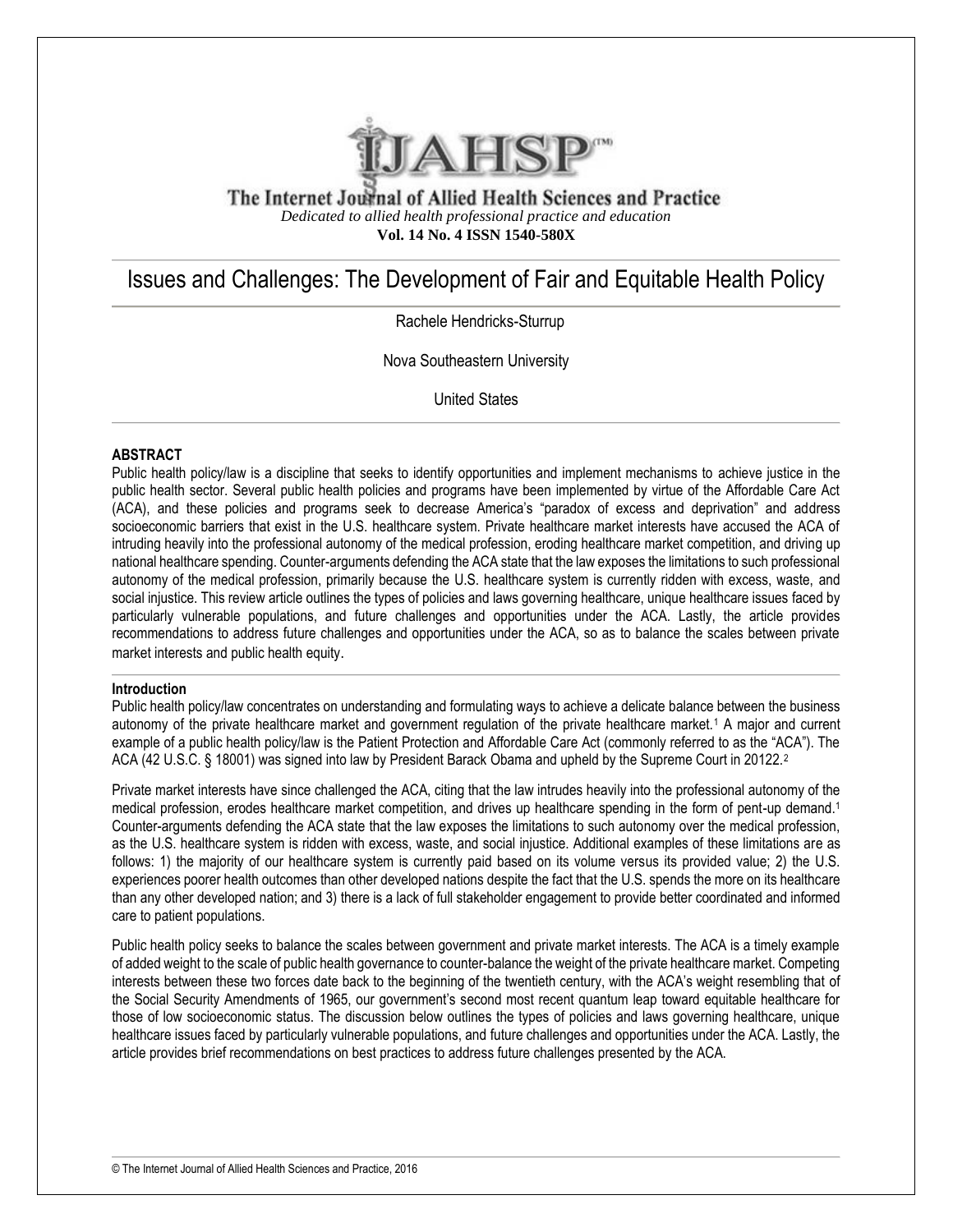#### **Policies and Laws Governing Healthcare**

The philosophical sub-discipline of bioethics plays a major role in healthcare legislation. Thus, there are two traditional types of policies and laws governing healthcare: 1) those defining the function and power of public health agencies, and 2) those directly serving to protect and promote public health. Together, these two types of policies and laws promulgate both the power and intentions of the government to preserve the health of the population.<sup>1</sup>

The executive branch of the federal government implements and enforces laws and appoints heads of federal government agencies. The U.S. Department of Health and Human Services (HHS) is the cabinet-level department of the U.S. government that oversees and addresses human health issues and defines the function and power of its several operating divisions and agencies. Some HHS agencies include the Centers for Medicare and Medicaid Services (CMS) and the Substance Abuse and Mental Health Services Administration. The HHS is tasked with oversight of the ACA; however, the Internal Revenue Service is responsible for overseeing the tax provisions within the ACA.

Governments have the ability to incentivize and promote healthy consumer behavior not only via legislation at the federal and state level, such as through the ACA, but also at the city level. For example, in order to address the current obesity epidemic, the city of Berkeley, California, implemented a Pigovian tax that is charged to distributors of certain sugar-sweetened beverages such as sweetened teas and soda (also called "Measure D"). This city ordinance caused for a tax levy of "one cent (\$0.01) per fluid ounce on the privilege of distributing sugar-sweetened beverage products in the city."<sup>3</sup> Although unsuccessful, the American Beverage Association, a private market interest, spent millions of dollars publicly opposing Measure D.<sup>4</sup> In essence, Measure D serves to balance its governmental scale against private market interests in order to protect the public health of the city of Berkeley, California.

#### **Unique Healthcare Issues of Vulnerable Populations**

Financially vulnerable populations encompass those living at or slightly above the federal poverty level, while clinically vulnerable populations include those with high-risk, chronic conditions (such as cancer). These two populations exist both separately and combined, and equally struggle to afford ever-increasing and expensive out-of-pocket expenses in the form of insurance premiums, co-insurance, co-payments, and deductibles. Prior to the ACA, insurance payers were allowed to deny insurance coverage to patients with pre-existing conditions, thereby exacerbating the socioeconomic issue of unaffordable coverage and compromised health in low income populations with high-risk, chronic conditions.<sup>5</sup>

Clinically vulnerable populations also include those with mental/behavioral health issues such as substance abuse disorders. Substance abuse occurs in various forms; alcoholism and non-medical use of prescription medications such as opiates, sedatives, pain-killers, and tranquilizers fall under the category of substance abuse. Patients with mental health and substance abuse issues, along with other medical conditions such as cancer, encompass two-thirds of high-use, high-cost patient spending in the healthcare system.<sup>6</sup> Current studies also demonstrate a positive correlation between socioeconomic status, and substance abuse and mental disorders.7,8,9

The forms of laws and regulations described above seek to protect and/or improve the health of vulnerable populations, and balance the scales between bioethics and business. The ACA is coined as a pivotal moment in our healthcare system's history that, among several of its provisions and programs, increased access to care for millions of individuals. Examples include, but are not limited to, expanded Medicaid coverage to individuals living at or below 138% of the poverty level, government subsidized commercial health coverage for qualifying individuals living above 138% but below 400% of the federal poverty level, and access to care for high-risk cancer patient populations that were previously denied insurance coverage for their pre-existing condition.<sup>1</sup> Further, the ACA requires that health insurance sold to newly eligible adults on Health Insurance Exchanges or provided under Medicaid include coverage for substance abuse treatment.<sup>10</sup> Table 1 provides a general overview of the ACA's key provisions, and includes brief descriptions of how those features affect individuals and families, health care providers, insurers, employers, and taxpayers.15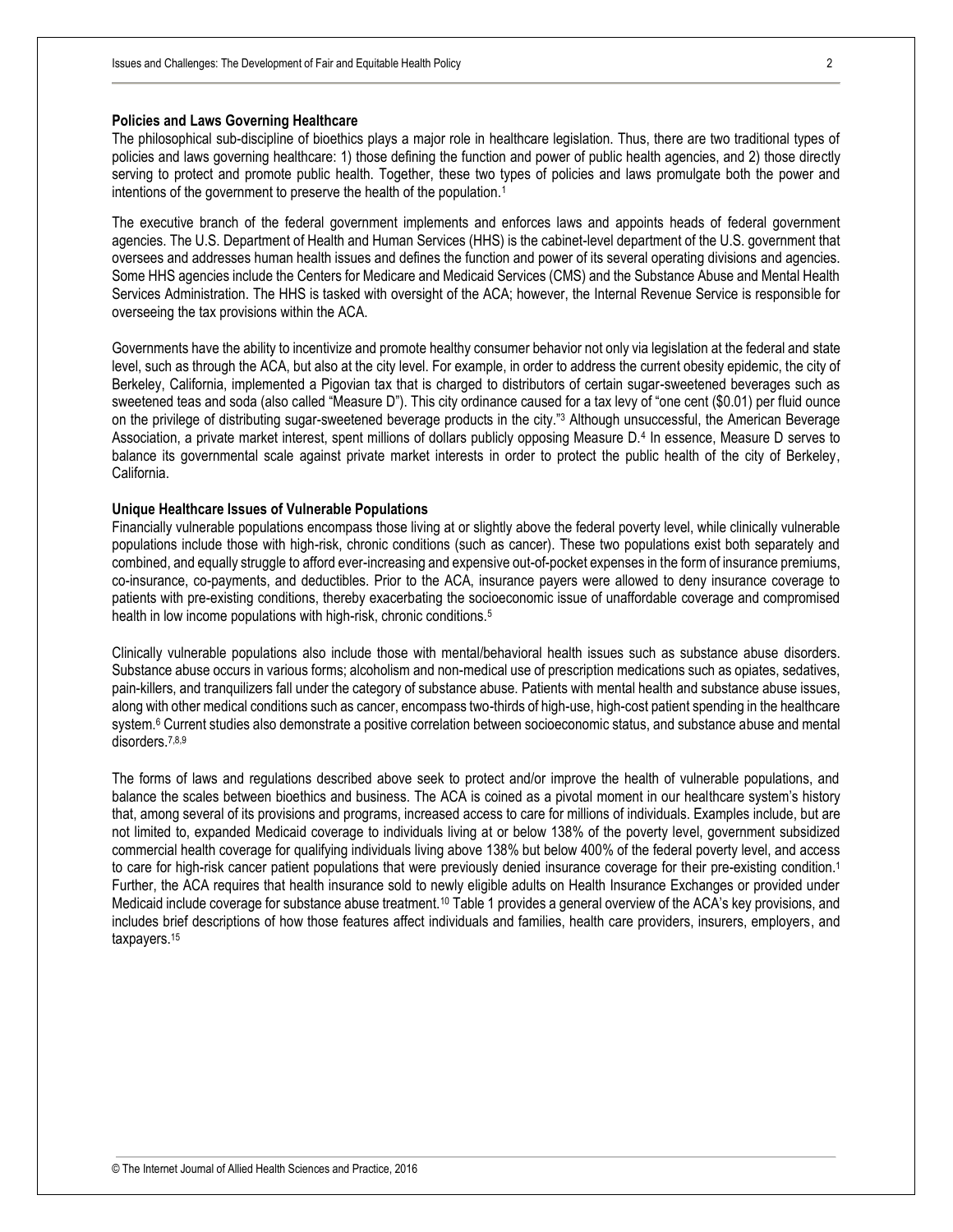| Table 1. Key Features of the ACA Titles I-X                               |                                                                                                                                                                                                                                                                                                                                                                                                                                                                                                                                                                                                                                                                                                                                                                                                                                                                                                                                                                                           |
|---------------------------------------------------------------------------|-------------------------------------------------------------------------------------------------------------------------------------------------------------------------------------------------------------------------------------------------------------------------------------------------------------------------------------------------------------------------------------------------------------------------------------------------------------------------------------------------------------------------------------------------------------------------------------------------------------------------------------------------------------------------------------------------------------------------------------------------------------------------------------------------------------------------------------------------------------------------------------------------------------------------------------------------------------------------------------------|
| <b>ACA TITLE</b>                                                          | <b>Key Features</b>                                                                                                                                                                                                                                                                                                                                                                                                                                                                                                                                                                                                                                                                                                                                                                                                                                                                                                                                                                       |
| TITLE I- Quality, affordable<br>health care for all<br>Americans          | Americans without health insurance coverage are given the ability to select<br>$\blacksquare$<br>personalized health insurance coverage on public market exchanges.<br>Discrimination is prohibited, such that insurers may no longer deny health<br>insurance coverage to individuals and children with pre-existing medical<br>conditions.<br>Young adults under age 26 may remain on their parents' health coverage plans.<br>States given flexible options to establish basic health programs for low-income<br>individuals through State Medicaid and other health subsidy programs.<br>Tax incentives and cost-sharing reductions are provided to individuals enrolled in<br>qualified health plans.<br>Employers are held responsible for informing employees of available health<br>coverage options, and Large Employers <sup>a</sup> are required to provide automatic<br>enrollment to their employees.                                                                        |
| TITLE II- Role of public<br>programs                                      | Expanded Medicaid coverage to individuals and families living at or below 138<br>percent of the federal poverty level.<br>Simplified Medicaid and Children's Health Insurance Program (CHIP) enrollment<br>procedures.<br>Improved quality of Medicaid services, which includes support for both pregnant<br>and parenting teens and women, expanded Medicaid reimbursement, and<br>rebates for prescription drugs.<br>The development and inclusion of a core, recommended set of adult health quality<br>measures under the Medicaid Quality Measurement Program; measures shall be<br>reported to the CMS in a standardized format and on behalf of Medicaid<br>beneficiaries.                                                                                                                                                                                                                                                                                                         |
| TITLE III- Improving the<br>quality and efficiency of<br>health care      | Medicare payments are linked to quality outcomes, versus patient volume,<br>$\blacksquare$<br>through the development and use of quality reporting and physician feedback<br>programs and value-based modifiers under the physician fee schedule, and by<br>virtue of national strategy to improve health care quality.<br>The development of innovative patient care models, such as the Medicare Shared<br>$\qquad \qquad \blacksquare$<br>Savings Program and payment bundling for clinical episodes.<br>Ensured beneficiary access to clinical care and services, including mental health<br>$\overline{\phantom{a}}$<br>and ambulatory services, and integration of quality improvement and patient<br>safety training and education programs for health professionals.<br>Improved payment accuracy and payment adjustments for specified services and<br>products, including home health care and biosimilar products, and payment<br>protections for rural health care providers. |
| TITLE IV- Prevention of<br>chronic disease and<br>improving public health | Funding commitments to programs that promote illness prevention, wellness, and<br>contribute to the public health.<br>Increased and improved access to preventative health services for Medicare and<br>$\overline{\phantom{0}}$<br>Medicaid beneficiaries.                                                                                                                                                                                                                                                                                                                                                                                                                                                                                                                                                                                                                                                                                                                               |
| TITLE V- Health care<br>workforce                                         | Funding for employment incentives, such as scholarships and loan repayment<br>programs, to increase the number of primary care physicians, nurses, physician<br>assistants, mental health providers, and dental health providers in medically<br>underserved areas.                                                                                                                                                                                                                                                                                                                                                                                                                                                                                                                                                                                                                                                                                                                       |

Note: <sup>a</sup> "Large Employer" as defined under Section 1304 of the ACA; "in connection with a group health plan with respect to a calendar year and a plan year, an employer who employed an average of at least 101 employees on business days during the preceding calendar year and who employs at least 1 employee on the first day of the plan year."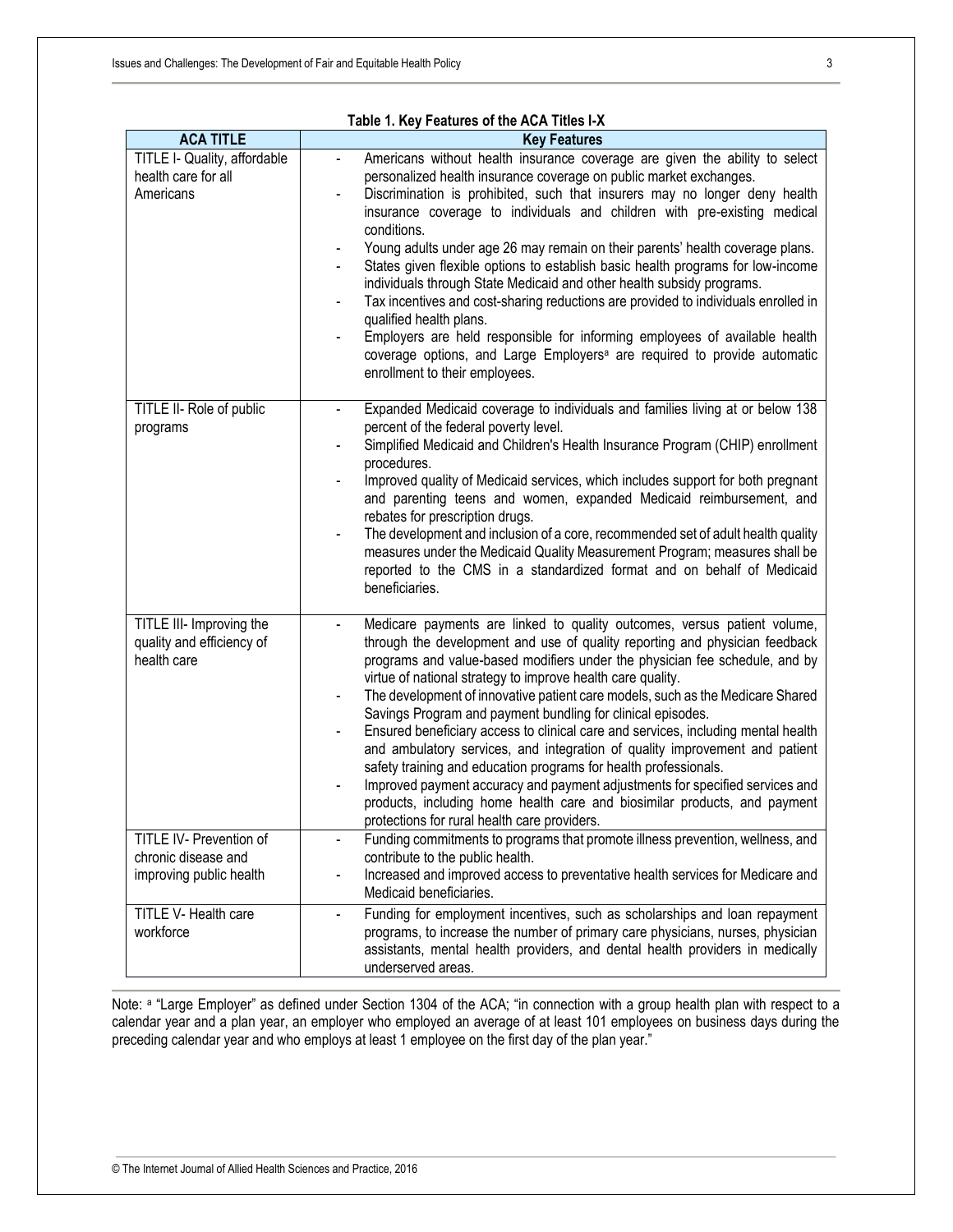| Table 1. Key Features of the ACA Titles I-X (cont.)                                        |                                                                                                                                                                                                                                                                                                                                                                                                                                                                                                                                                                         |  |
|--------------------------------------------------------------------------------------------|-------------------------------------------------------------------------------------------------------------------------------------------------------------------------------------------------------------------------------------------------------------------------------------------------------------------------------------------------------------------------------------------------------------------------------------------------------------------------------------------------------------------------------------------------------------------------|--|
| <b>ACA TITLE</b>                                                                           | <b>Key Features</b>                                                                                                                                                                                                                                                                                                                                                                                                                                                                                                                                                     |  |
| TITLE VI- Transparency<br>and program integrity                                            | Stronger physician disclosure requirements, such as disclosure of physician<br>ownership-referrals, which foster transparency and protect American taxpayers<br>from fraud, waste, and abuse.<br>Identification of high-risk providers with fraud history and estoppel of penalized<br>providers seeking to transfer their services to other states.<br>Improved medical staff education programs that provide training on abuse<br>prevention.<br>Recovery Audit Contractor program expansion that serves to detect fraud and<br>abuse, and oversee payment exchanges. |  |
| TITLE VII- Improving<br>access to innovative<br>medical therapies<br>TITLE VIII- Community | Support for innovative, medically therapeutic programs that create monetary<br>$\blacksquare$<br>savings across health systems and communities.<br>Extended discounts for prescription drugs and biologicals administered by health<br>care providers to adults and children in low income communities.<br>A national, voluntary, and self-funded insurance program (tax-payer free) that pays                                                                                                                                                                          |  |
| <b>Living Assistance Services</b><br>and Supports Act (CLASS<br>Act)                       | for community assistance living services for disabled individuals.<br>Benefits may be used to support diverse forms of community support services,<br>such as home health care that allows disabled individuals to continue to work near<br>and live in their homes.                                                                                                                                                                                                                                                                                                    |  |
| <b>TITLE IX- Revenue</b><br>provisions                                                     | The ACA is intended to reduce the federal deficit and reduce tax-payer burden by<br>$\blacksquare$<br>more than one hundred billion dollars by the year 2020.<br>Tax credits are intended to reduce health insurance premiums and financially<br>assist individuals and families with health insurance costs.<br>Revenue offset provisions seek to oversee and monitor improper health care<br>spending, such as excessive remuneration paid by certain health insurers, and<br>impose excise tax on considerably expensive employer-sponsored health<br>coverage.      |  |
| TITLE X- Strengthening<br>quality, affordable health<br>care for all Americans             | Reauthorization of the Indian Health Care Improvement Act; provides Native<br>Americans with access to health care services.<br>Modernization of the Native American health care system with the goal to improve<br>health care for 1.9 million Native Americans.                                                                                                                                                                                                                                                                                                       |  |

#### **The ACA- Looking Ahead**

The ACA afforded health insurance coverage to individuals who were either underinsured or uninsured prior to the ACA's enactment. The purpose of the ACA is to increase the value of American healthcare and improve the overall health status of individuals through the encouragement of population-based payments for rendered medical services, preventative and evidencebased medicine, and coordinated care. In essence, the ACA is a governmental measure and tool that is and can be used as a conduit to attain and achieve health equity across income levels. Policies and programs implemented by virtue of the ACA have great potential to decrease America's "paradox of excess and deprivation" and address socioeconomic stereotypes and barriers in healthcare.<sup>8</sup>

The ACA however, and as many know, is neither exempt from nor without limitations and critique. U.S. healthcare spending is expected to increase as a result of 1) increased insurance plan enrollment through Health Insurance Exchanges and Medicaid expansion, 2) a larger aging population, and 3) an improved economy. This increase in healthcare utilization has and will lead to a "pent-up demand" for healthcare services in the marketplace, and increases in cost and payment for rendered medical services.<sup>1,11</sup> Many also accuse programs implemented by virtue of the ACA of interfering with and reducing the potential to introduce stronger private market force and competition into the healthcare marketplace, and further accuse the ACA of merely strengthening the market force of larger, wealthier, and better established health systems that have resources in place to implement complicated value-based payment structures.<sup>12</sup>

#### **Summary**

Now that we have briefly explored and defined some of the types of policies and laws governing healthcare, financially and clinically vulnerable populations, and future challenges and opportunities under the ACA, we may now summarize upon the notion and need to balance the scales between bioethics and the marketplace. Inaction on current issues of excess and waste in our healthcare system/marketplace and income inequality results in matters of life or death for millions, especially financially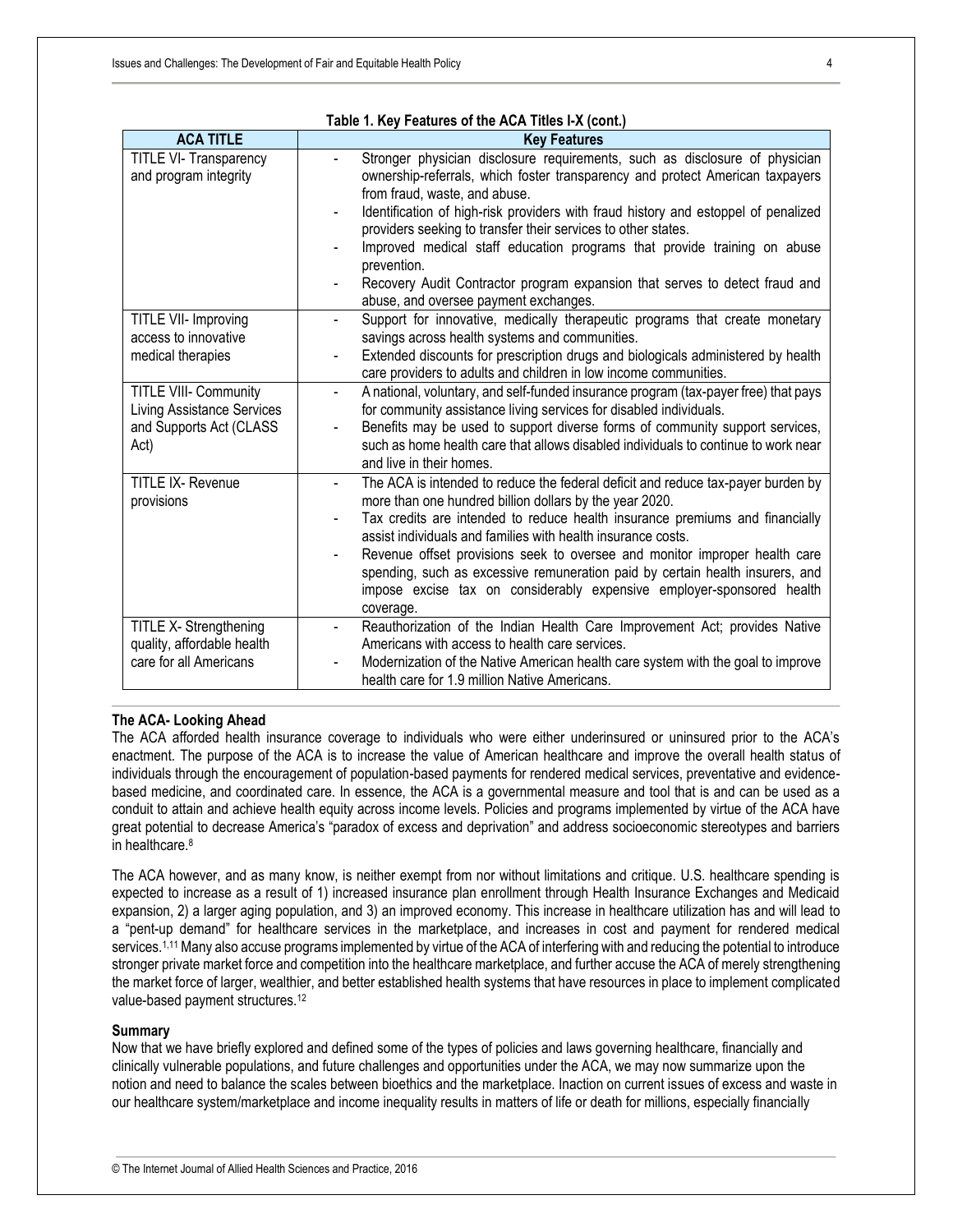and/or clinically vulnerable populations that are less fortunate to achieve levels of wealth that would allow them the opportunity to pay for expensive, yet medically necessary, medical procedures. As the U.S. market and economy improves, and as costs of living rise as a result, it is important to identify and implement innovative ways to balance the scales between the two forces so as to eliminate waste, reduce spending long-term for medially-necessary procedures, enhance patient education and access to care, obtain social justice, and produce healthier patient populations.

#### **Recommendations and Key Takeaways**

Although marketplace concerns about the ACA are well warranted, it is important to understand the overarching need to reduce waste and enhance quality and value, especially in healthcare. Costs are and can be astronomically high relative to individual income, and families, employers, and communities alike are sorely impacted by poor public health outcomes that could be prevented according to evidence-based medicine. Economic analysis projects a decrease in healthcare spending over time, particularly after year 2023, as a result of measures put in place by ACA provisions, which include shifting healthcare payment structures from fee-for-service payments that are volume-based to population-based payments that are value-based.<sup>1</sup> Valuebased payments, also termed alternative payment models (APMs), distribute provider payments in accordance to value provided to patient populations, versus the number of times the providers provide a tangible service. A significant number of APMs have been developed and disseminated across a wide range of health networks and authorities, clinical specialties, and health systems.

A key and laudable feature of APMs is that they promote high quality care at relatively lower costs for health consumers, and in financially feasible ways for providers. The American Medical Association and Center for Healthcare Quality and Payment Reform jointly outline three particular characteristics of successful, physician-focused APMs in their recently released Executive Summary of APMs: 1) APM design must be flexible and must give providers the ability to deliver the most effective and efficient patient care possible; 2) APMs must provide financial and tangible resources that allow its providers to deliver the highest quality care possible, and distribute adequate, predictable, risk-adjusted payments that are tailored to the unique characteristics of its providers' patient populations; and 3) APM design must ensure, to patients and payers, that care costs will be either controlled or reduced so as to not sacrifice quality for the sake of lower costs, and only hold providers accountable for care quality and costs that are exclusively under the providers' control. The Medicare Access and CHIP Reauthorization Act of 2015 (MACRA) was created and implemented by virtue of the ACA, and strongly encourages the use of such APMs.<sup>16,17</sup>

Examples of APMs include, but are not limited to, bundled or clinical episode payments and condition-based payments for physician services. Bundled payments can be disease- or condition-specific, and may account for multi-specialty care delivered to unique sets of patients undergoing specific courses of care. Condition-based payments for physician services are valuable in that physicians have the flexibility to use effective and efficient treatment options, regardless of cost, if utilization of lower cost options compromise patient care. The Clinical Episode Payment Work Group, as part of the Health Care Payment Learning and Action Network (HCP LAN), published a white paper summarizing its formularies of and recommendations for condition-specific clinical episode payments for elective joint replacement, maternity care, and coronary artery disease.18 Additional APMs endorsed by both the CMS and Agency for Healthcare Research and Quality include Accountable Care Organizations (ACOs) and Patient Centered Medical Homes (PCMHs).19,20

Given that value-based payment structures, or APMs, are a relatively new concept in U.S. healthcare, it is recommended that stakeholders and stakeholder organizations collaborate and exchange ideas with one another in order to identify quality measures and quality measurement tools and approaches. Programs such as the HCP LAN and Healthy People 2020, for example, have been introduced by the CMS and the Office of Disease Prevention and Health Promotion, respectively, to facilitate collaboration among communities and business sectors to exchange such ideas.13,14 These programs encourage shared decision making and stakeholder engagement that must undeniably take place in order to balance the scales between the marketplace and public health equity.

#### **References**

- 1. Teitelbaum, J. B., & Wilensky, S. E. (2016). *Essentials of health policy and law*. Jones & Bartlett Publishers.
- 2. U.S. Department of Health and Human Services (2015, October 27). HHS Agencies & Offices. Retrieved from http://www.hhs.gov/about/agencies/hhs-agencies-and-offices/index.html
- 3. Natl. Fedn. of Indep. Bus. v. Sebelius (Secretary of Health and Human Services), 567 U.S. 11 (2012)
- 4. City of Berkeley (2014). Ordinance no. #, ### N.S. Imposing a General Tax on the Distribution of Sugar-Sweetened Beverage Products. Retrieved from https://www.cityofberkeley.info/uploadedFiles/Clerk/Elections/Sugar%20Sweeetened%20Beverage%20Tax%20%20- %20Full%20Text.pdf